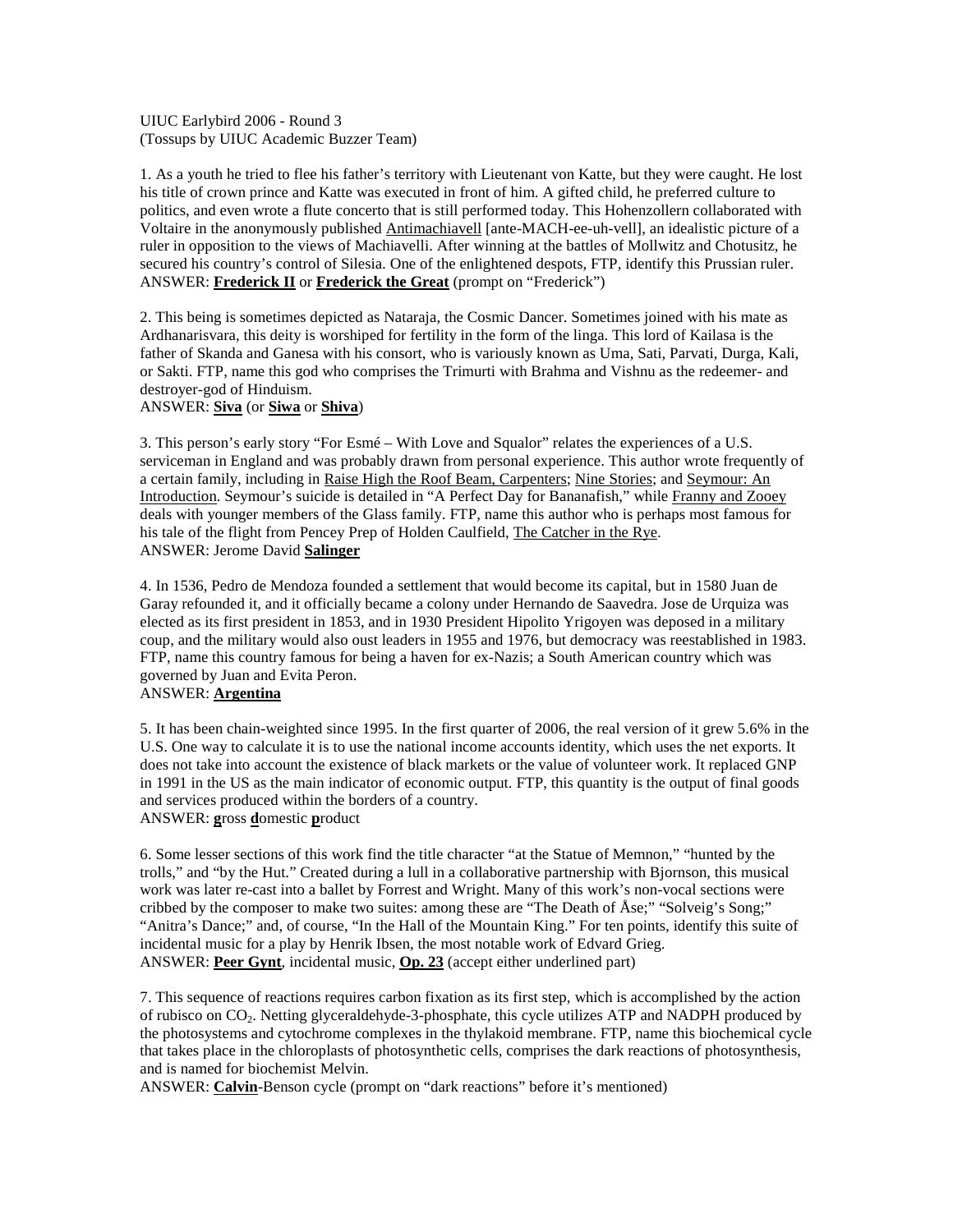8. This man's lesser-known works include The Elements of Law and Body, Mind, and Citizen. His philosophy was marked by a secular justification for the state, as he was an ardent materialist. He believed that men were in a constant battle against everything, and that the only way to restore peace and order was to create a government, a sort of authoritarian social contract. FTP, name this British philosopher and political theorist, a contemporary of Descartes, and the author of Leviathan. ANSWER: Thomas **Hobbes**

9. One year later this man captured Salamanca and successfully besieged Saguntum. In 229 BCE, his sonin-law Hasdrubal the Fair replaced Hamilcar as commander of forces in Iberia, though he would assume control himself after Hasdrubal's murder. On his most famous journey, he won battles at Ticinus and Trebia, and his forces killed Flaminius at Trasimene Lake, but he was crushed at the battle of Cannae. FTP, name this famous Carthaginian general who crossed the Alps. ANSWER: **Hannibal** Barca

10. In this work, the cloth at Matilda's table has not been changed for three days, and she hates eating in her shabby apartment and thinks of luxurious surroundings and priceless ornaments decorating graceful furniture instead. She envies Jeanne, a very wealthy friend with whom she went to school. Matilda's life changes after the Commissioner Ball, for which she borrows the title object, for her loss of which she and her husband pay dearly for ten years. For ten points, name this story about a forged piece of jewelry in a story by Guy de Maupassant.

# ANSWER: The **Necklace** (or La **Parure**)

11. Fighting here began with the Battle of Port Gibson and, on May 8, Sherman came with reinforcements who fought at Raymond. There was an unusual break in the fighting when the Union generals took a two hour break to bury their dead, which had become severely decayed and were giving an overwhelming odor to the battle field. There were two failed assault attempts on May 18 and May 22 by the combined forces of McClernand, McPherson, and Sherman. Grant switched tactics and finally won when the Confederates surrendered on July 4, after 47 days of defending the city. FTP, name the Confederate fortress on the Mississippi that was besieged by Ulysses S. Grant in 1863. ANSWER: the Battle of **Vicksburg**

12. Two of this person's works, "A Desire" and "A Recognition," are addressed "To George Sand." This writer's "The Best Thing in the World" claims that the title entity is "Something out of it, I think." Matthew Arnold claimed that this poet's Aurora Leigh was the best poem in English, though her early collection Sonnets from the Portuguese is probably better-known today. FTP, name this most notable Victorian woman poet and wife of another notable poet, Robert Browning.

ANSWER: **E**lizabeth Barrett **Browning** (accept Elizabeth **Barrett**; prompt on "Browning")

13. Iron (III) chloride can function as one of these even though it lacks a common ion because it is an electron-pair acceptor, which fits Lewis definition of them. The archaic Arrhenius definition of these is insufficient because it requires the compound in question be water-soluble. The Bronsted-Lowry definition holds that these compounds are hydrogen ion donors. FTP, identify this type of chemical compound members of which are generally corrosive to metals and react with bases to form water and salts. ANSWER: **acid**s

14. Roles of this person include Bloat in "Finding Nemo," Vice President Murney in "The Pacifier," and Tony the auto mechanic on "Seinfeld." In 1984, he became the first winner in the stand-up comedy competition on "Star Search." In 2006, this six foot, eight inch actor will be the male lead in a new sitcom, "Till Death." FTP, name this deep-voiced actor, winner of a 2005 Emmy for his portrayal of Robert Barone in "Everybody Loves Raymond." ANSWER: Brad **Garrett**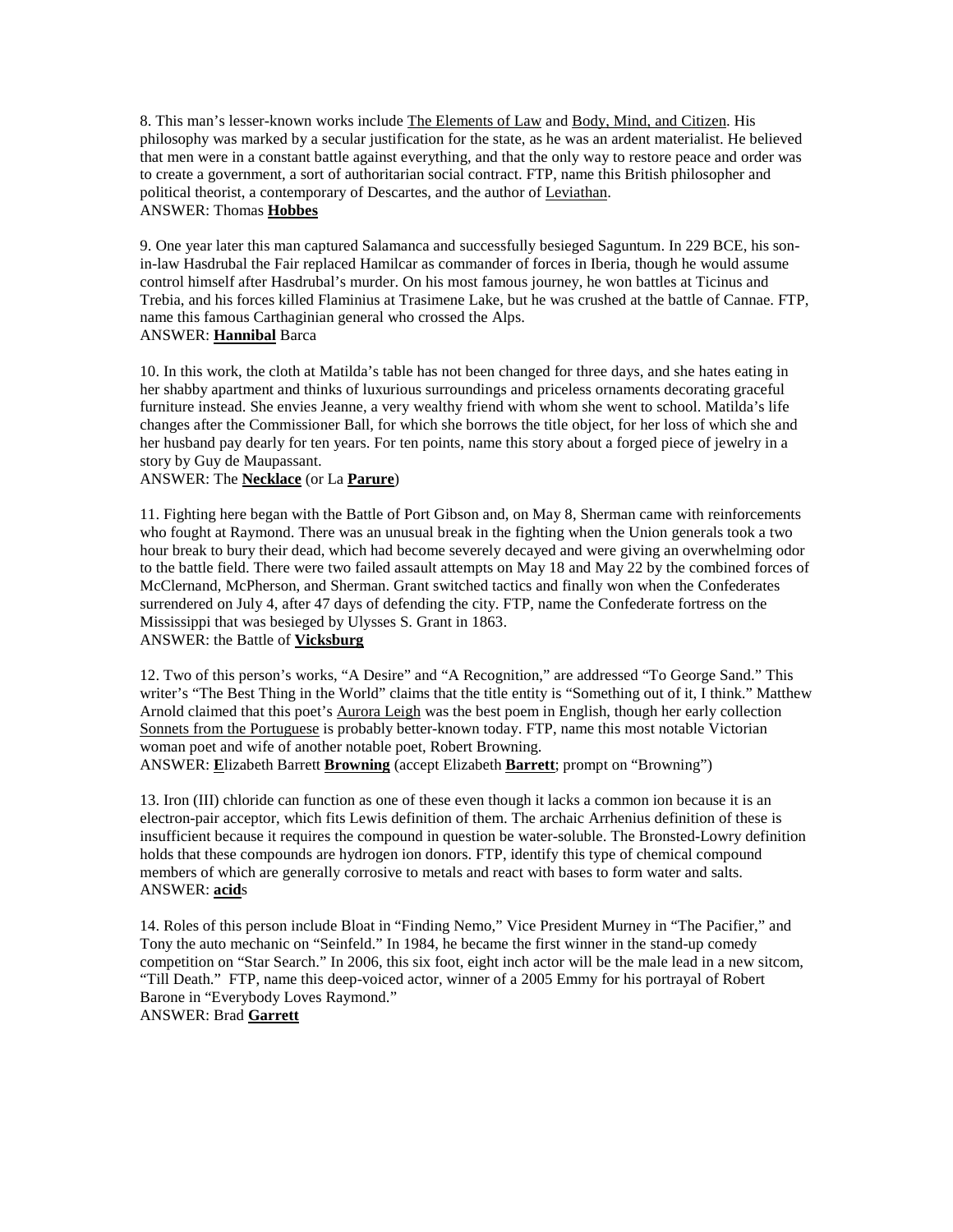15. For a given material it is equal to the geometric mean of the electric permittivity and the magnetic permeability in the material. A complex version of this quantity can be defined for materials that absorb light in addition to creating the namesake phenomenon. FTP, identify this property of a material defined as the ratio of the speed of light in a vacuum to the speed of light in the medium and that is equal to about 1.33 for water.

ANSWER: the **index of refraction** (accept **refraction index**; prompt on "n")

16. One of this Eastern European country's founding fathers is a University of Illinois law professor who helped write its 1994 Constitution. Bordered by Romania on the West and by Ukraine on all other sides, its two major rivers are the Dniester and the Prut. The poorest nation in Europe, its 2001election put Communists back in power for the first time since the 1991 collapse of the Soviet Union. FTP, name this country with capital at Chisinau whose internet domain is dot MD. ANSWER: **Moldova**

17. This person's late mythological paintings for Phillip II are now mostly housed in the Prado. A notable student of Giorgione, several of whose works he probably completed, this artist's use of color is characteristic of Venetian art, though he was not born in Venice. His Danae shows a woman reclining nude, although in different versions she is accompanied by a maid and a cupid. FTP, name this Renaissance Venetian who painted the Pesaro Madonna, The Assumption of the Virgin, Sacred and Profane Love and the Venus of Urbino.

ANSWER: **Titian** (or Tiziano **Vecellio** or Tiziano **Vecelli**)

18. Pencil and Paper Ready. What is the area under the curve 1 over x squared from x equals 1 to x equals infinity? This can be done if you first recall that the area under a curve can be computed as the integral of the curve's equation between the endpoints. Further note that the antiderivative of 1 over x squared happens to be negative 1 over x. Placing in the limits of integration, the area is determined to be 1 minus 1 over b, where b approaches upper limit. FTP, what is the limit of 1 minus 1 over b as b approaches infinity? ANSWER: **one**

19. Originally associated with soil fertility, this being became a god of the morning and evening star before his followers converted him to a representation of death and destruction. Driven into exile from his city of Tula by the god Tezcatlipoca, his followers expected the return of this fair-skinned, bearded deity, resulting in the people's misconception of the 1519 appearance of conquistador Hernan Cortez. FTP, name this Toltec and Aztec god, also known as the Plumed or Feathered Serpent. ANSWER: **Quetzalcoatl**

20. A nephew of Franz Joseph, this person joined the army in 1883 and was made a general in 1896. His relationship with a Bohemian noblewoman caused a rift in the family, and Wilhelm II, Tsar Nicholas II and Pope Leo XIII all argued on his behalf so he could marry Sophie von Chotkovato. General Oskar Potiorek invited him to watch troop maneuvers in the summer of 1914 but when news spread, several Serbian nationalists plotted to kill him. FTP, name this Austrian leader assassinated by Gavrilo Princip. ANSWER: Archduke **Franz Ferdinand** I

21. In the first scene of this play, the main character rejects offers from four tempters, while the title action takes place in the second and final scene. The interlude is a Christmas Day sermon to an invisible congregation and, after the title action, the four knights sent to perform it try to plead for forgiveness from the audience. FTP, identify this T.S. Eliot play about the murder of Thomas a Becket. ANSWER: **Murder in the Cathedral**

22. In this novel, Adam Trask falls in love with the novel's female antagonist, Cathy Ames. Cathy gives birth to two sons, Caleb and Aron, and then ditches her family. Caleb tells Aron the truth about what happened to their mother and brings about Aron's death, for which Adam never forgives Caleb. FTP, identify this novel based on the story of Cain and Abel; a work by John Steinbeck. ANSWER: **East of Eden**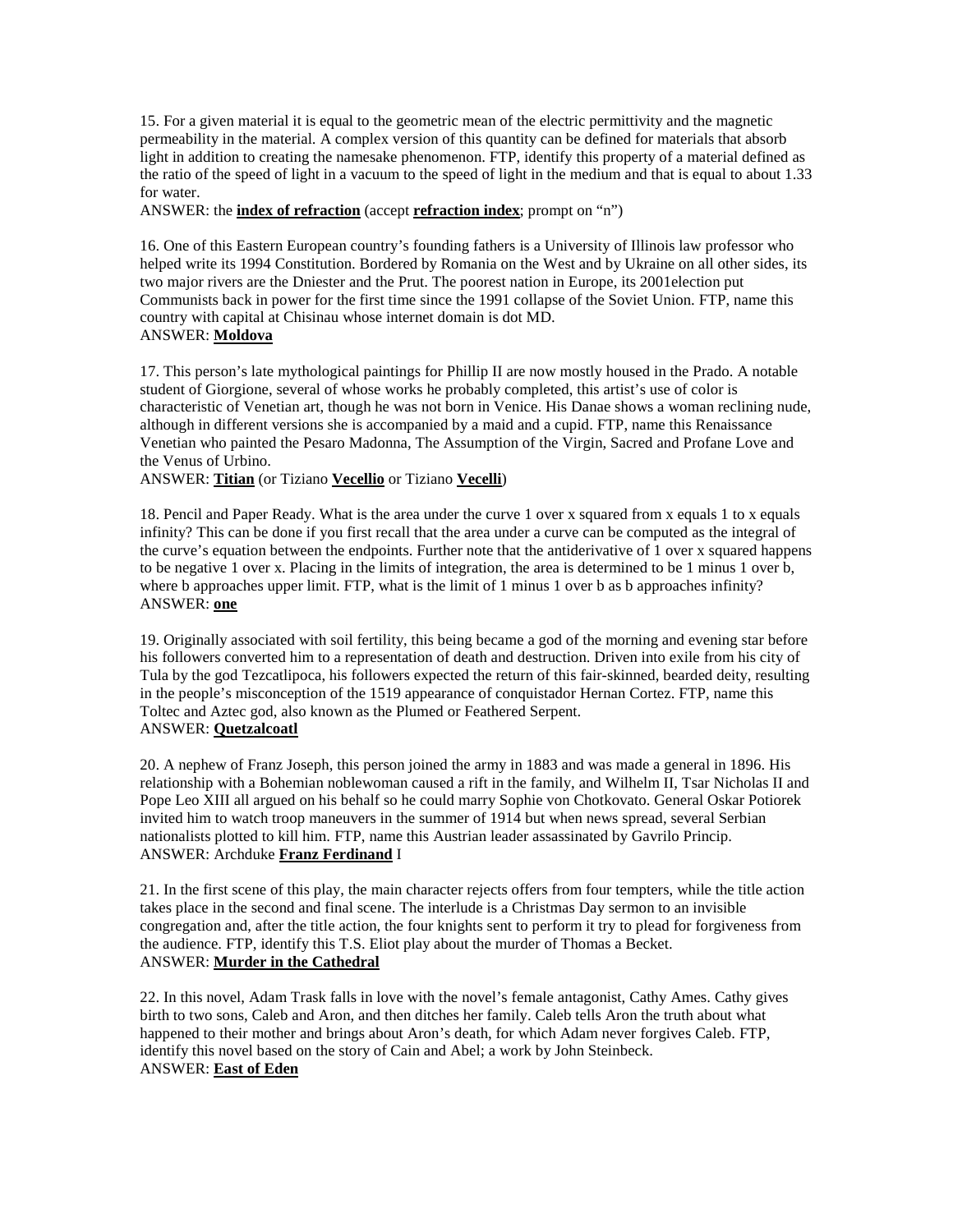UIUC Earlybird 2006 – Round 3 (Bonuses by UIUC Academic Buzzer Team)

1. Ujiji, Tanzania served as a famous meeting spot in October of 1871. FTPE: [10] What Scottish explorer was presumably found at this spot? ANSWER: Dr. David **Livingstone** [10] Which reporter, sent by the New York Herald, found that great Scot? ANSWER: Henry Morton **Stanley** [10] Ujiji is on the shore of what major African lake? ANSWER: Lake **Tanganyika**

2. Answer the following about The Merchant of Venice FTPE. [10] This Jewish lender is angry at the city's Christians, so he demands a pound of Antonio's flesh. ANSWER: **Shylock** [10] Disguising herself as a law clerk, she saves Antonio from being skinned and marries Bassanio. ANSWER: **Portia** [10] Two other suitors, both princes, try to gain Portia's hand by playing the casket game, but they both pick wrong. Name either of the locations they are princes of. ANSWER: **Morocco** or **Aragon** 3. Name the modern architects from the buildings FTPE.

[10] Seagram Building, Farnsworth House ANSWER: Ludwig **Mies van der Rohe** [10] Villa Savoy, Unite d'Habitation ANSWER: **Le Corbusier** (Charles-Édouard **Jeanneret**) [10] Salk Institute, Kimball Art Museum ANSWER: Louis **Kahn**

4. Answer the following about the history of Korea FTPE.

[10] In 1390, the ruler of the Yi Dynasty moved the capital to Hanyang-gun, better known as this city. ANSWER: **Seoul**

[10] After the end of the Korean War, the peninsula was divided into north and south sections by this line of latitude.

ANSWER: the **38th** Parallel (accept things like **38 N** latitude, etc.)

[10] In 1961, this general toppled the South Korean civilian government and was elected President after declaring martial law.

ANSWER: **Park** Chung Hee

5. Answer each of the following about a certain dance company for ten points.

[10] Springing from the St. Petersburg Imperial Ballet in 1909 in Paris, this most famous ballet company made good use of the choreographic talents of Michel Fokine for many years.

ANSWER: **Ballets Russes** [roos]

[10] This impresario founded the Ballets Russes.

ANSWER: Sergey Pavlovich **Diaghilev** [dee-AH-guh-lehv]

[10] In 1912, the Ballets Russes performed this French Impressionist's only ballet, Daphnis and Chloe. His most notable piece and, sometimes, nickname is the Boléro.

ANSWER: Joseph-Maurice **Ravel**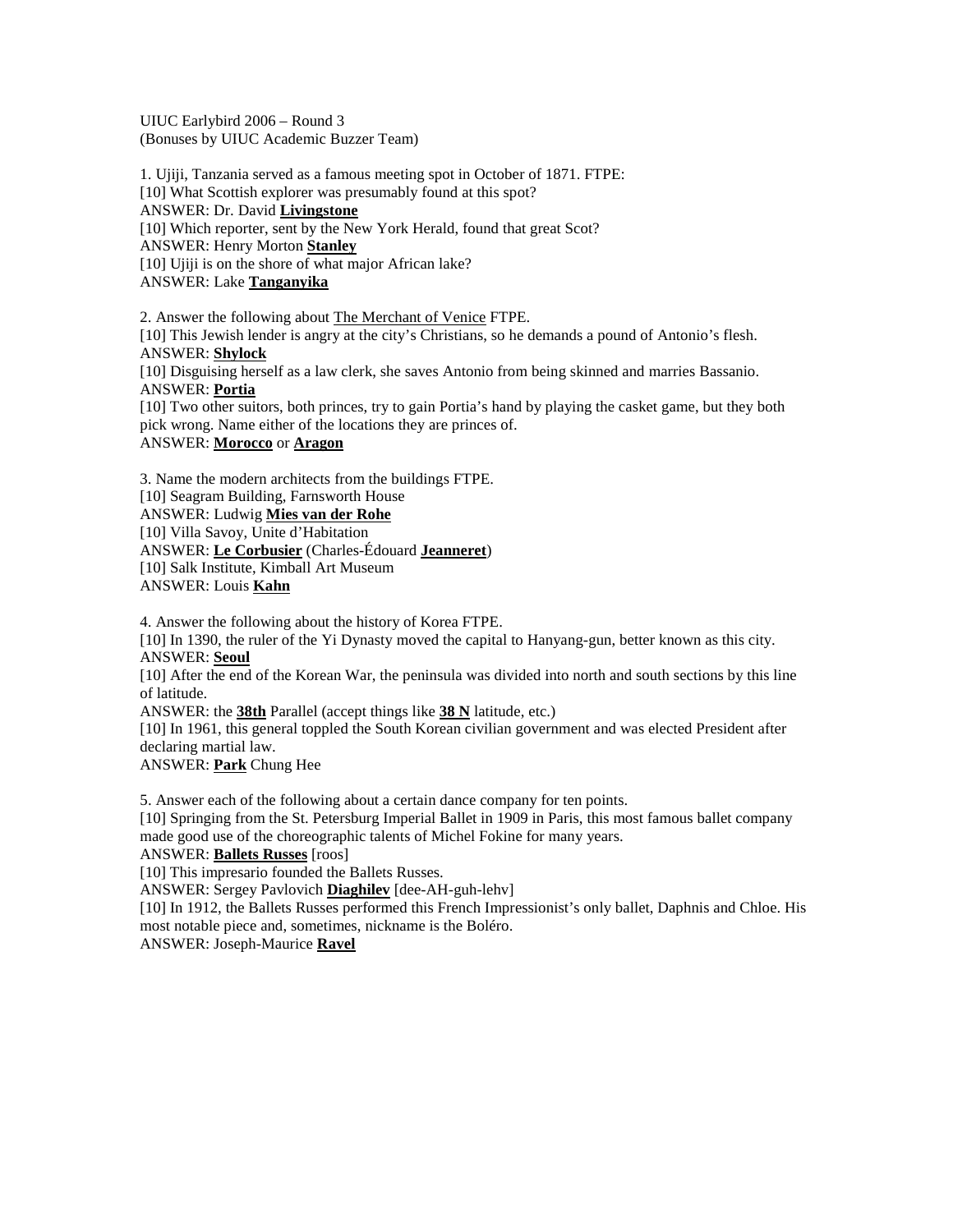6. Answer the following about an author and some of his works FTPE. [10] This archetypically modern Anglo-Irish author is responsible for such works as Ulysses and A Portrait of the Artist as a Young Man.

ANSWER: James Aloysius **Joyce**

[10] This autobiographical character lives in a tower with Buck Mulligan in Ulysses and is the protagonist of A Portrait of the Artist as a Young Man, which was originally titled after him.

ANSWER: **Stephen Dedalus** (accept either name or **Stephen Hero**)

[10] This remarkable accessible early short story collection by Joyce contains such classics as "Ivy Day in the Committee Room," "Araby," "Counterparts," "Clay," and "The Dead." ANSWER: **Dubliners**

7. Consider the periodic function f of x equals 2 times cosine of quantity four x minus 2. FTPE: [10] This is the period of the function. ANSWER: **pi over 2** (or **pi halves**) [10] This is the phase shift. ANSWER: **one half** (to the right) [10] This is the amplitude of the function. ANSWER: **two**

8. Identify the following concerning the Wars of the Roses FTPE. [10] All or nothing, name the two houses that fought each other in the Wars of the Roses. ANSWERS: **Lancaster** and **York** (accept in either order) [10] Richard III of York was killed at this August 22, 1485 battle. ANSWER: Battle of **Bosworth** Field [10] At the end of the war, this first Tudor monarch was crowned king. ANSWER: **Henry VII**

9. Answer each of the following about enzymes for ten points.

[10] As enzymes are not consumed in their corresponding reactions, they serve this function because they facilitating an organic reaction by lowering its activation energy.

ANSWER: **catalyst**s (or **catalysis**)

[10] This is the location on an enzyme protein to which the enzyme's substrate binds. An enzyme's mechanism of catalysis is determined by the shape of this.

ANSWER: **active site**

[10] This is a chemical that lowers the activity of an enzyme. Competitive ones prevent a substrate from binding to an enzyme by filling-up its active site, while alosteric ones change an enzyme's shape. ANSWER: **inhibitor**

10. Identify the following about a certain school of philosophy FTPE.

[10] Focusing on the meaning of being, this school of philosophy focuses on the importance of human choice and opposes rationalism.

ANSWER: **existential**ism (or **existential** philosophy)

[10] This existentialist declined the Nobel Prize for Literature in 1964.

ANSWER: Jean-Paul **Sartre**

[10] This founder of existentialism criticized Hegelianism and dealt frequently with religion and faith, as in 1843's Fear and Trembling.

ANSWER: Soren **Kierkegaard**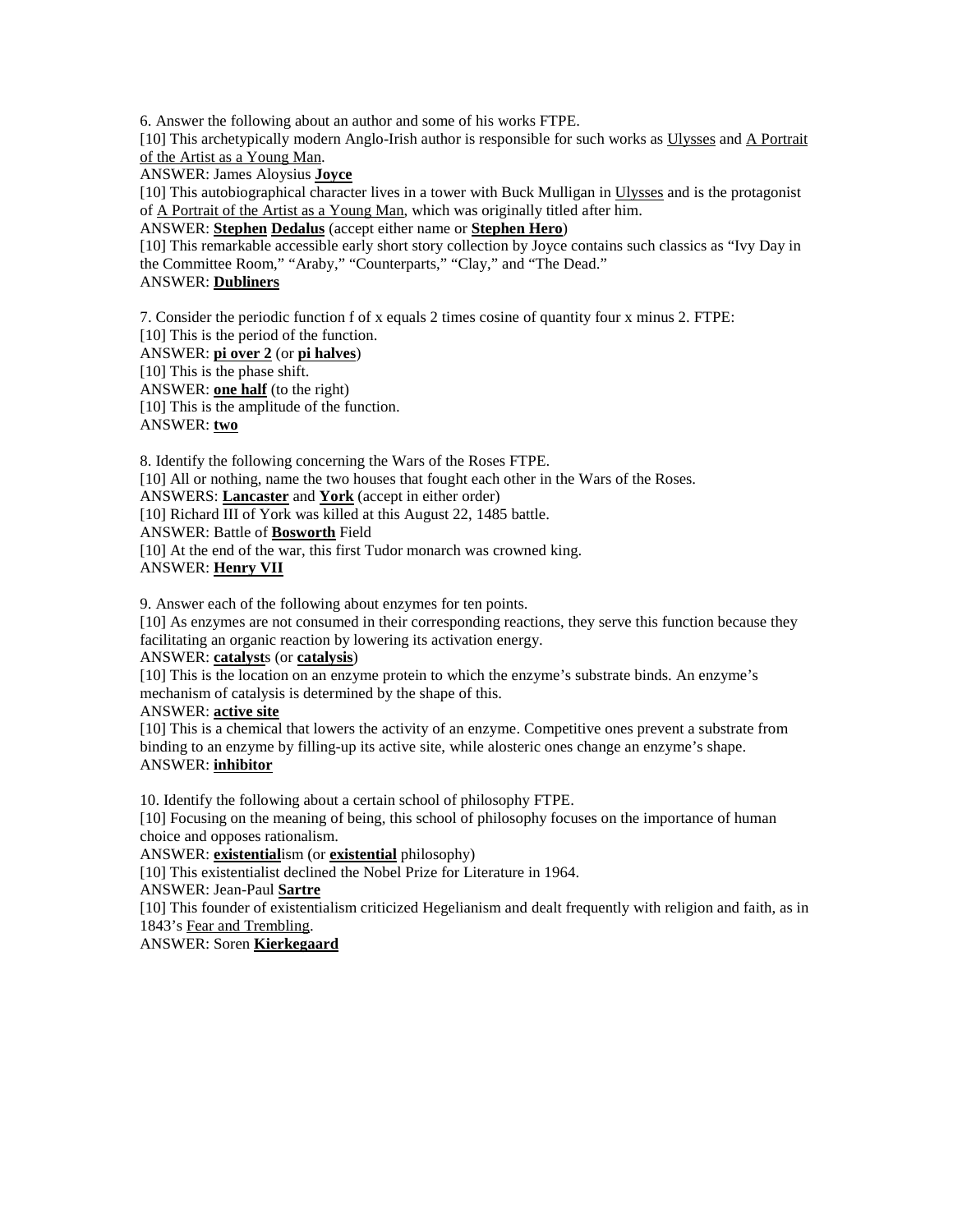11. Identify these electromagnetic laws FTPE.

[10] This law states that the induced current will always produce a magnetic field that opposes the change that produced the current.

ANSWER: **Lenz**'s Law

[10] One of Maxwell's equations, this law states that the line integral of the induced electric field is equal to the negative rate of change of the magnetic flux.

ANSWER: **Faraday**'s Law of Induction

[10] Both of the above laws deal with electromagnetic induction. This is the SI unit of induction. ANSWER: the **henry**

12. Name these characters from Invisible Man.

[10] The narrator accidentally takes him to the Golden Day for a glass of restorative whiskey after they both hear the story of Jim Trueblood and his daughter.

#### ANSWER: Mr. **Norton**

[10] He makes a boiler explode at Liberty Paints, landing the narrator in the hospital. He also created the slogan for the company: "If it's Optic White, It's the Right White."

ANSWER: **Lucius Brockway** (accept either name)

[10] The Brotherhood concedes Harlem to this man, who later incites the area into rioting. He throws a spear at the narrator, and the narrator throws it back.

## ANSWER: **Ras** the Destroyer

13. Most of the characters in the HBO series Rome are based on actual historical figures. FTPE name the person from clues from the series and actual history.

[10] He is an extremely precocious youth who is the apple of his mother Atia's eye. He became Julius Caesar's heir at the age of 18 and became the first emperor.

ANSWER: Caesar **Augustus** (accept Gaius Julius Caesar **Octavian**us)

 [10] His marriage to his third wife Fulvia is ignored in the series, where is Atia's lover. He and Cleopatra lost to Octavian at the Battle of Actium.

## ANSWER: **Marc**us **Anton**ius

[10] She sleeps with her brother and Servilia in the series, but in real life she was a matron of upstanding morals who was married to Mark Anthony and was upheld as the ideal of feminine behavior by her brother. ANSWER: **Octavia** Minor

14. Name the economist from clues FTPE.

[10] The originator of much modern political and economic policy, this theorist's General Theory of Employment, Interest, and Money made heavy use of the concept of aggregate demand.

ANSWER: John Maynard **Keynes**

[10] This British economist's Principles of Political Economy and Taxation explains his labor theory of value, He is one of the most prominent classical economists.

## ANSWER: David **Ricardo**

[10] This prominent monetarist and member of the Chicago school won the Nobel in 1976. His A Monetary History of the United States, 1867-1960 partially blamed the Great Depression on the Federal Reserve's regulation of the money supply.

## ANSWER: Milton **Friedman**

15. Answer the following from Buddhism FTPE.

[10] The son of Maya, this Shakya prince became the Buddha after many years of meditation under a bo tree.

ANSWER: **Siddhartha Gautama** (or **Siddhatta Gotama**; accept either underlined name; accept names in either order)

[10] Siddhartha Gautama achieved enlightenment by realizing this quaternity of insights. The first is that to exist is to suffer, while the last is that the Eightfold Way is the path to cease suffering.

ANSWER: the **Four Noble Truths** (or **cattari-ariya-saccani** or **catvari-arya-satyani**)

[10] The Buddha first delineated the Four Noble Truths in a so-called sermon delivered at this location, which is in modern-day Sarnath, Uttar Pradesh, India.

## ANSWER: **Deer Park**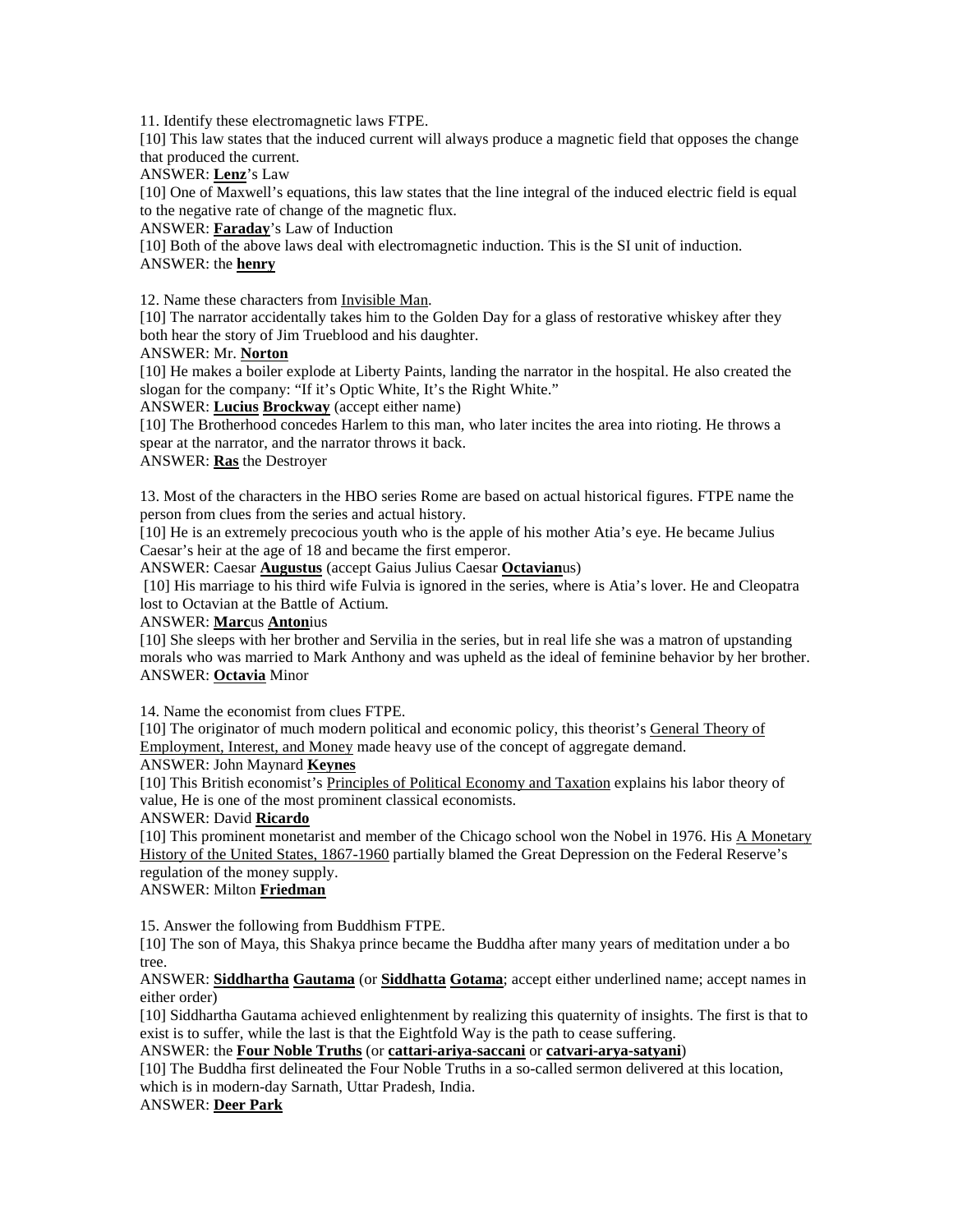16. Answer the following about a playwright and his works FTPE.

[10] This American author began his career with Bound East for Cardiff and went on to create such classics as Long Day's Journey into Night, The Emperor Jones, and The Iceman Cometh.

ANSWER: Eugene Gladstone **O'Neill**

[10] In this O'Neill trilogy, a re-telling of the Orestia, Lavinia Manon and her brother enact revenge on Adam Brant and others for the murder of their father, a Civil War general.

ANSWER: **Mourning Becomes Electra** (accept **Homecoming**, The **Hunted**, and The **Haunted**) [10] In this early O'Neill tragedy, Abbie Putnam weds Ephrian Cabot, but carries-on an affair with his son Eben. This affair leads to a child, whom she murders.

ANSWER: **Desire Under the Elms**

17. Identify these gas laws FTPE.

[10] This law states that, for an ideal gas, the pressure is inversely related to the volume.

ANSWER: **Boyle**'s Law

[10] This law states that, for an ideal gas, the number of moles of gas present varies directly with the volume.

ANSWER: **Avogadro**'s Law

[10] According to this law, pressure and temperature are directly proportional for an ideal gas. ANSWER: Law of **Gay-Lussac** [GHEE-loo-SAWK]

18. Answer the following about James Monroe FTPE.

[10] Due to the lack of partisan politics, this four-word phrase is used to describe Monroe's presidency.

## ANSWER: the **Era of Good Feeling**s

[10] Monroe served as a minister to this European nation, in which capacity he re-negotiated the Treaty of San Ildefonso for the United States' right of deposit at New Orleans

#### ANSWER: **France**

[10] He supported the colonization of freed slaves, and for his support, this country's capital was named for him.

ANSWER: **Liberia**

19. Given the Roman name, give the Greek counterpart FTPE. [10] Pluto. ANSWER: **Hades** [10] Minerva. ANSWER: **Athena** [10] Vesta. ANSWER: **Hestia**

20. Given a vice president, name the President he served under, FTPE. [10] Richard Nixon. ANSWER: Dwight David **Eisenhower** [10] Charles Dawes. ANSWER: Calvin **Coolidge** [10] Schuyler Colfax. ANSWER: Ulysses S. **Grant**